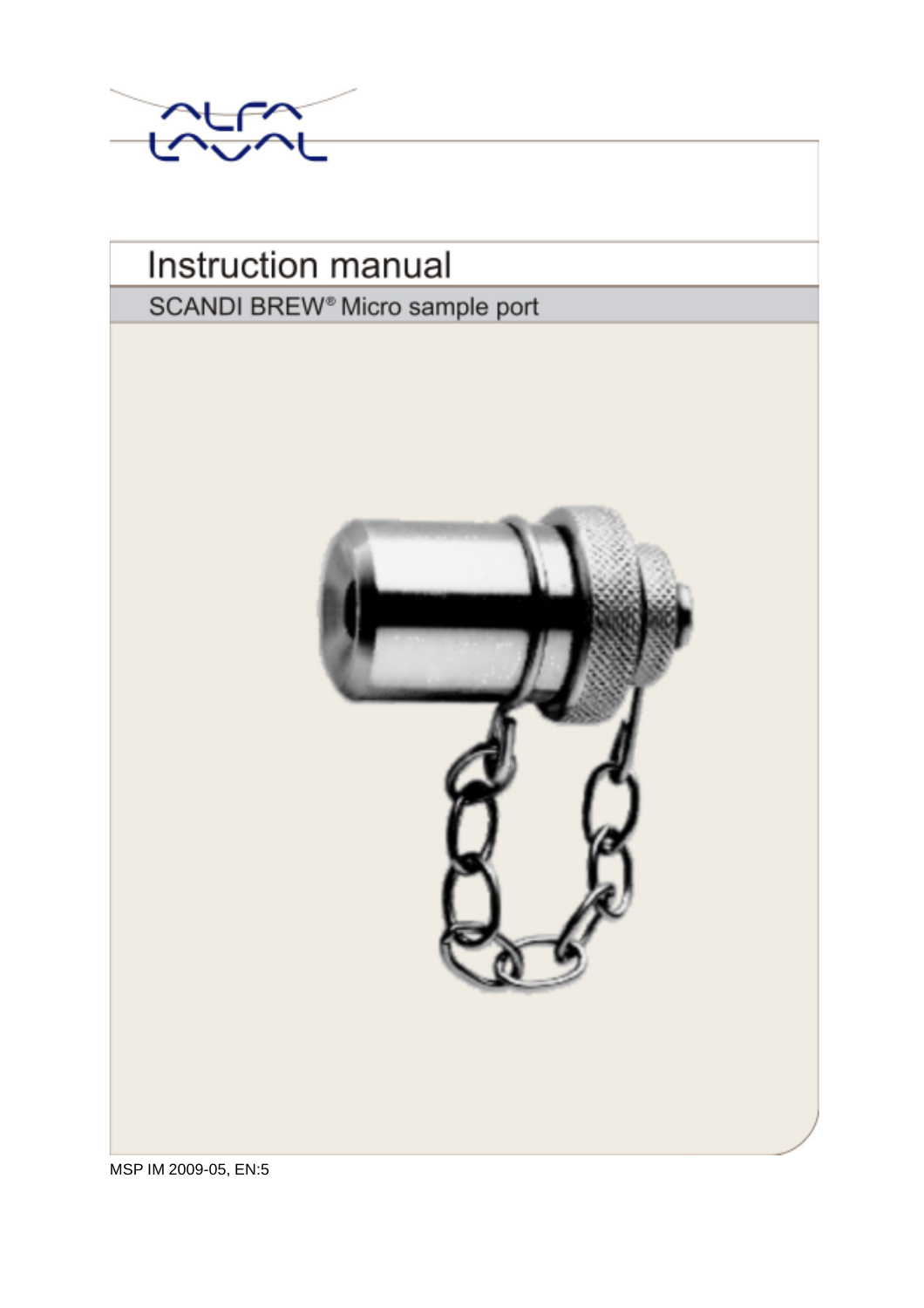# **To the owner**

### **Dear owner,**

This Instruction Manual is your instant guide when dealing with your Alfa Laval equipment. Alfa Laval advises you to study it carefully, and to ensure its availability to those who install, maintain and operate the equipment.

Furthermore, it is important that you

- keep this documentation for the life of the equipment.
- incorporate any amendments.
- pass on the documentation to any subsequent holder or user of the equipment.

The equipment described in this manual is only intended for use in nonhazardous applications within food or pharmaceutical industries.

Alfa Laval will not be responsible for any breakdown of the equipment caused by the owner's failure to follow the instructions given in this document. This Instruction Manual describes the authorized way to use the equipment. Alfa Laval will not be responsible for any injury or damage if the equipment is used in any other way.

#### **The information contained herein is correct at the time of issue but may be subject to change without prior notice.**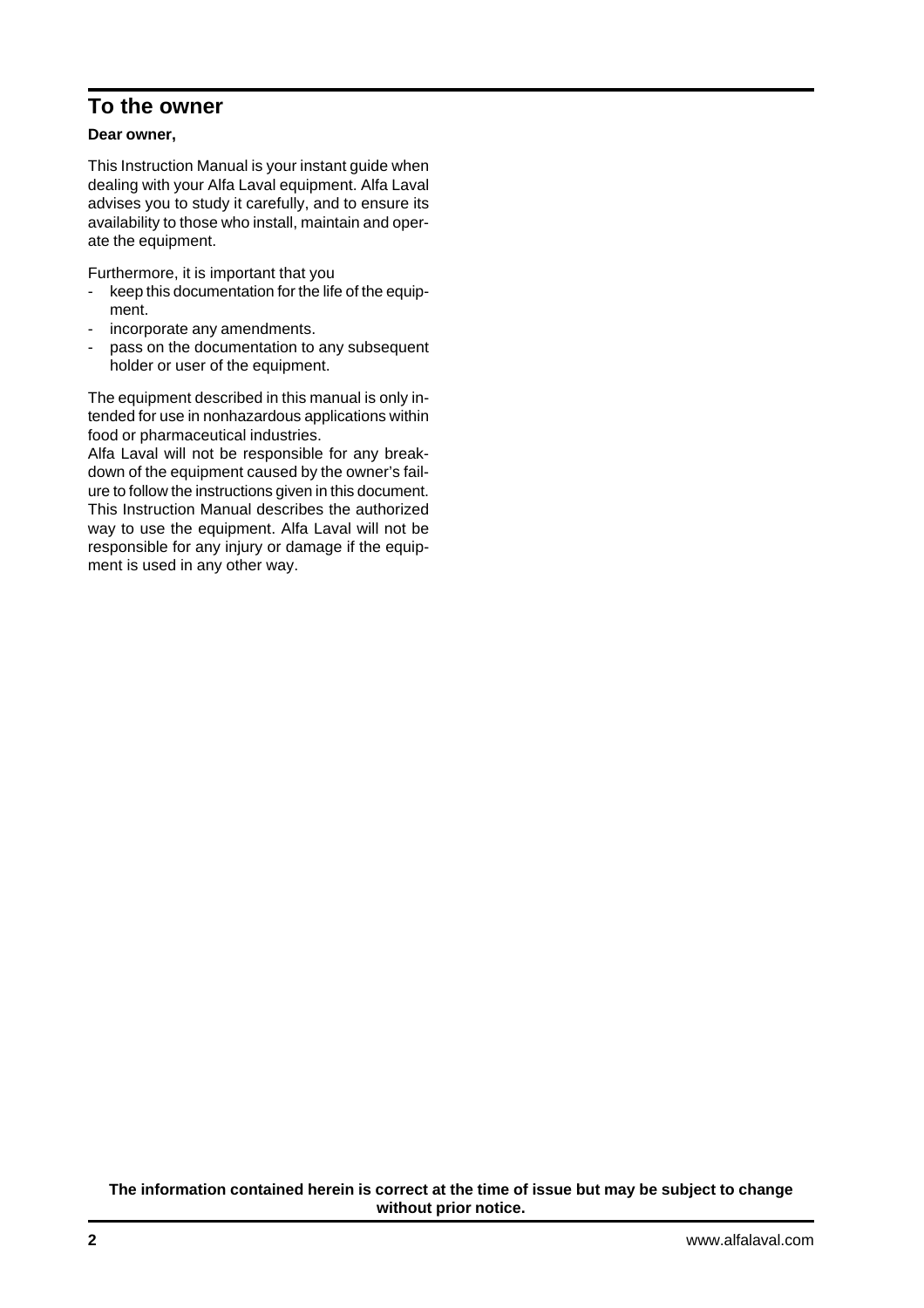# Table of contents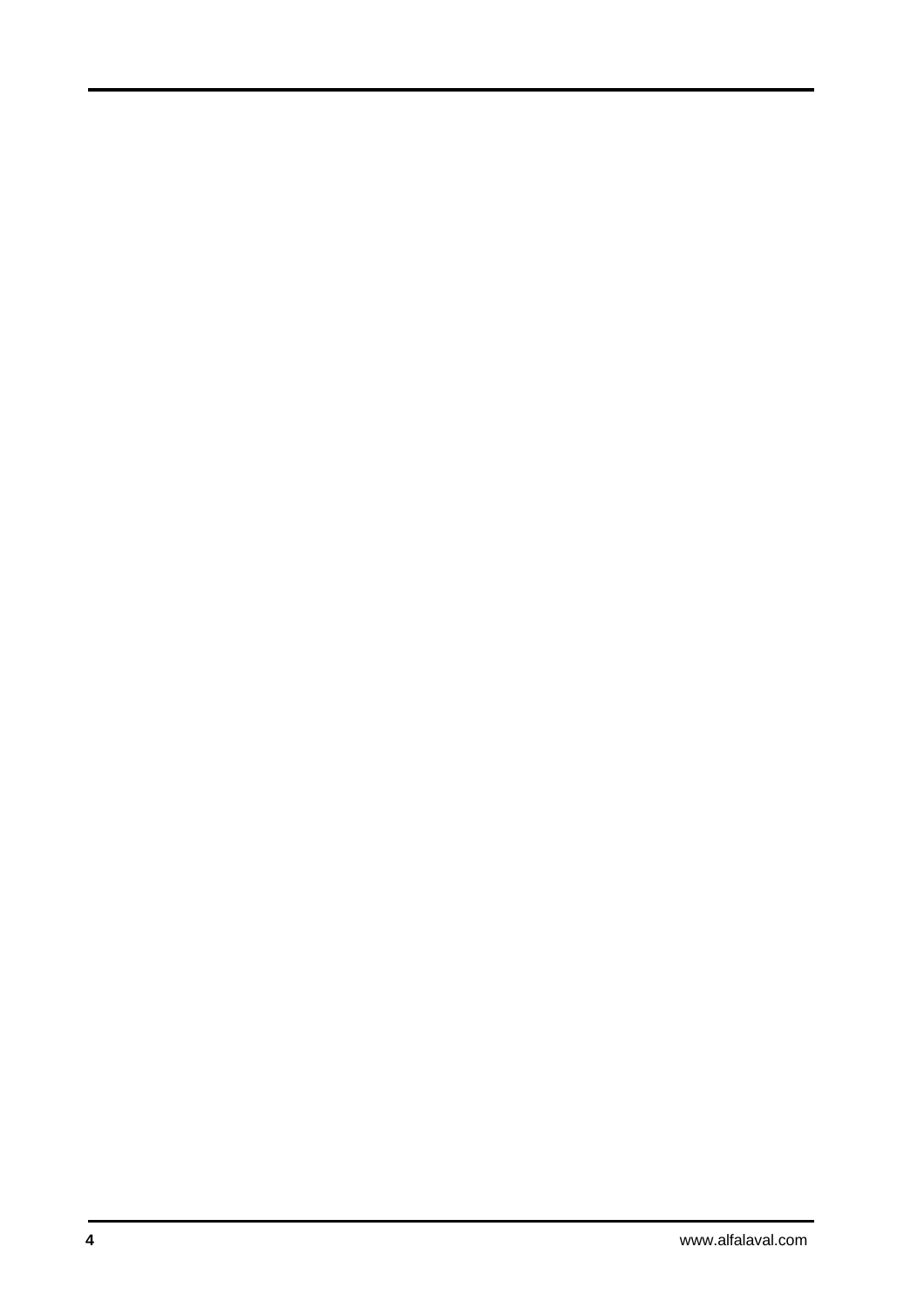# **1. General description**

The SCANDI BREW® Micro sample port is used to take aseptic and microbiological samples in small volumes from tanks and pipework under sterile conditions for physico-chemical or microbiological analysis. This manual deals with micro sample port used for thin slurries.

## **1.1 The Micro sample port**

### **Construction**

The sample port is made in a simple, sanitary design, and consists of a housing made as a socket for direct welding into tank wall or pipework, a rubber plug which is positioned by a press screw and a closing cap.

| Welding part                            | 1.4404 (AISI 316L). (with ma- |  |
|-----------------------------------------|-------------------------------|--|
|                                         | terial certificate)           |  |
| Other metallic parts 1.4307 (AISI 304L) |                               |  |
| Rubber plug                             | Natural rubber or silicone.   |  |
| $O$ -ring                               | NBR                           |  |
| Product pressure                        | Max. 6 bar as standard        |  |

### **Micro sample port is available in the following executions.**

Socket Type T for direct welding to a tank. (Fig. 2)



**Fig. 1**



**Fig. 2**



Socket Type P, for direct welding on a pipewall. (Fig. 3) **Contd.**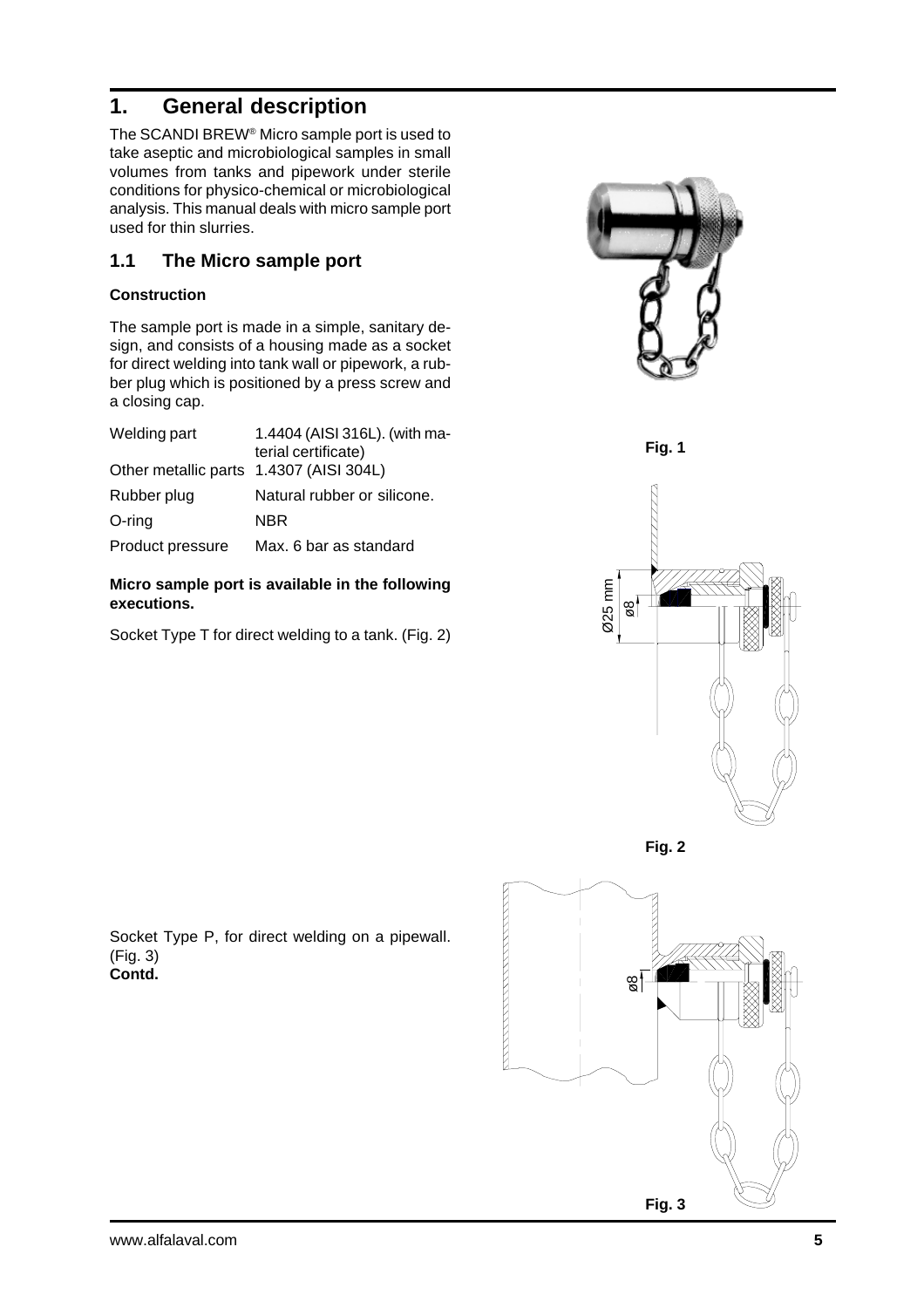### **Contd.**

Socket Type PC, for welding to extruded pipe ends. (Fig. 4)

*(For mounting details, refer to section 3.3)*

### **Special versions**

Micro sample port with a slide that allows replacement of rubber plug under gas pressure to avoid  $\mathsf{CO}_2$  loss.

*(For order code refer to chapter 7)*

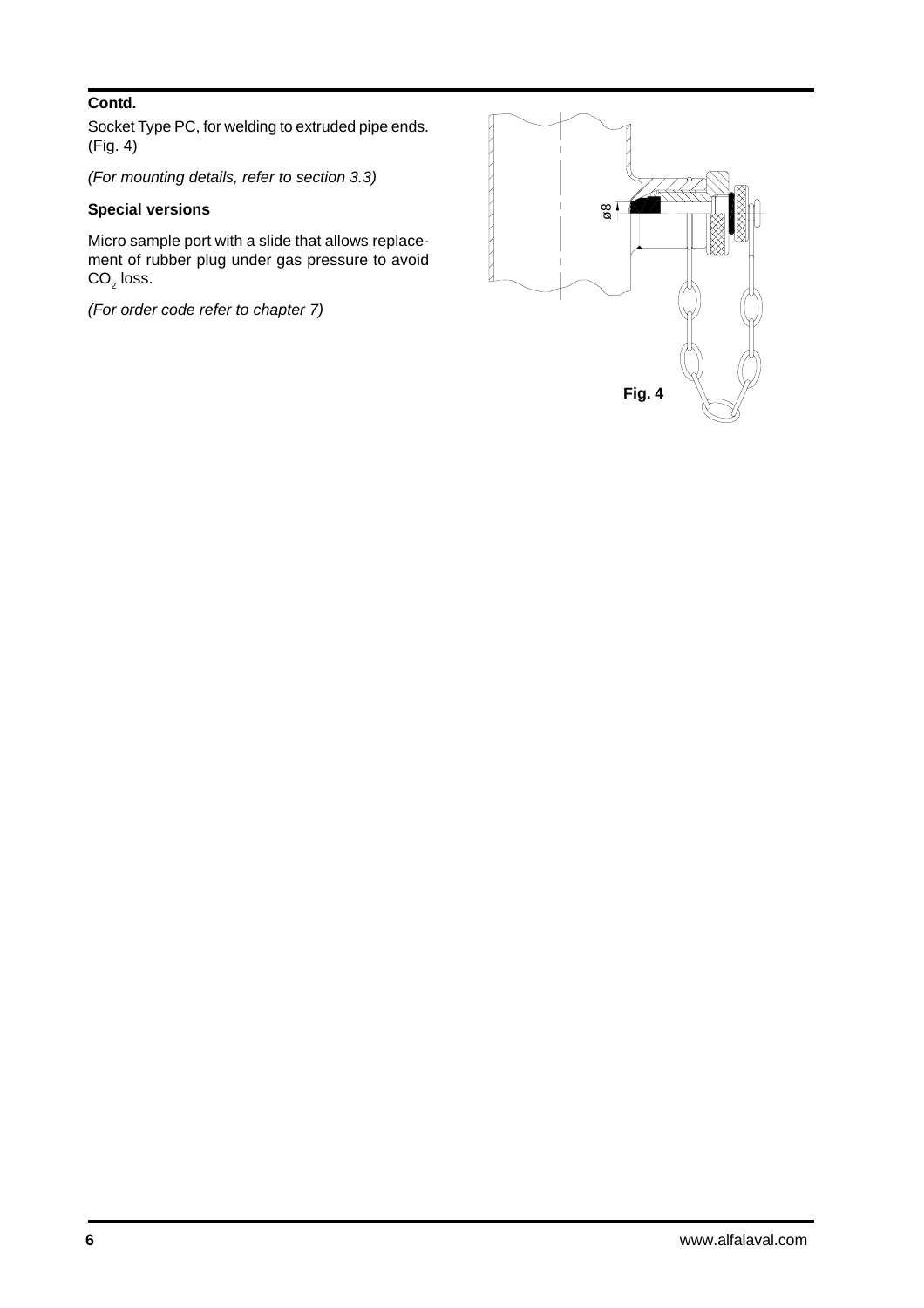# **2. Safety**

*Unsafe practices and other important information are emphasized in this manual. Warnings are emphasized by special signs.*

## **2.1 Important information**

Always study the manual before using the valve!

- **WARNING!** Indicates that special procedures must be followed to avoid severe personal injury.
- **CAUTION!** Indicates that special procedures must be followed to avoid damage to the valve
- **NOTE!** Indicates important information to be observed.

## **2.2 Warning signs**



General warning



Caustic agents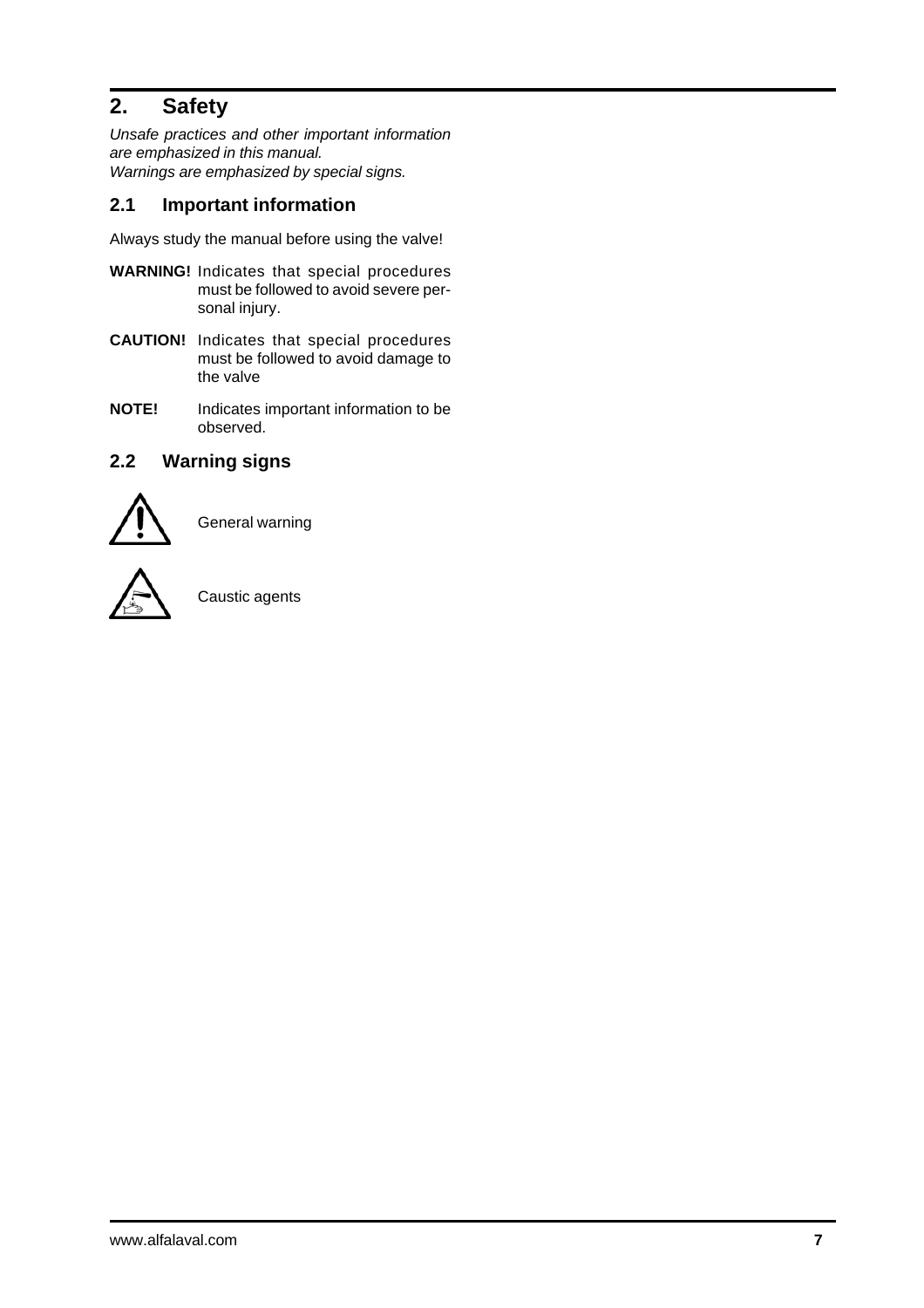## **2.3 Safety precautions**

### **Installation**



Always study the technical data thoroughly (see chapter 6).

**Operation**



Always study the technical data thoroughly (see chapter 6).



Never touch the valve or the pipelines when processing hot fluids or when sterilizing.

**Maintenance**



Always study the technical data thoroughly (see chapter 6).



Never carry out maintenance or repair when the valve is hot, under pressure, or filled with product.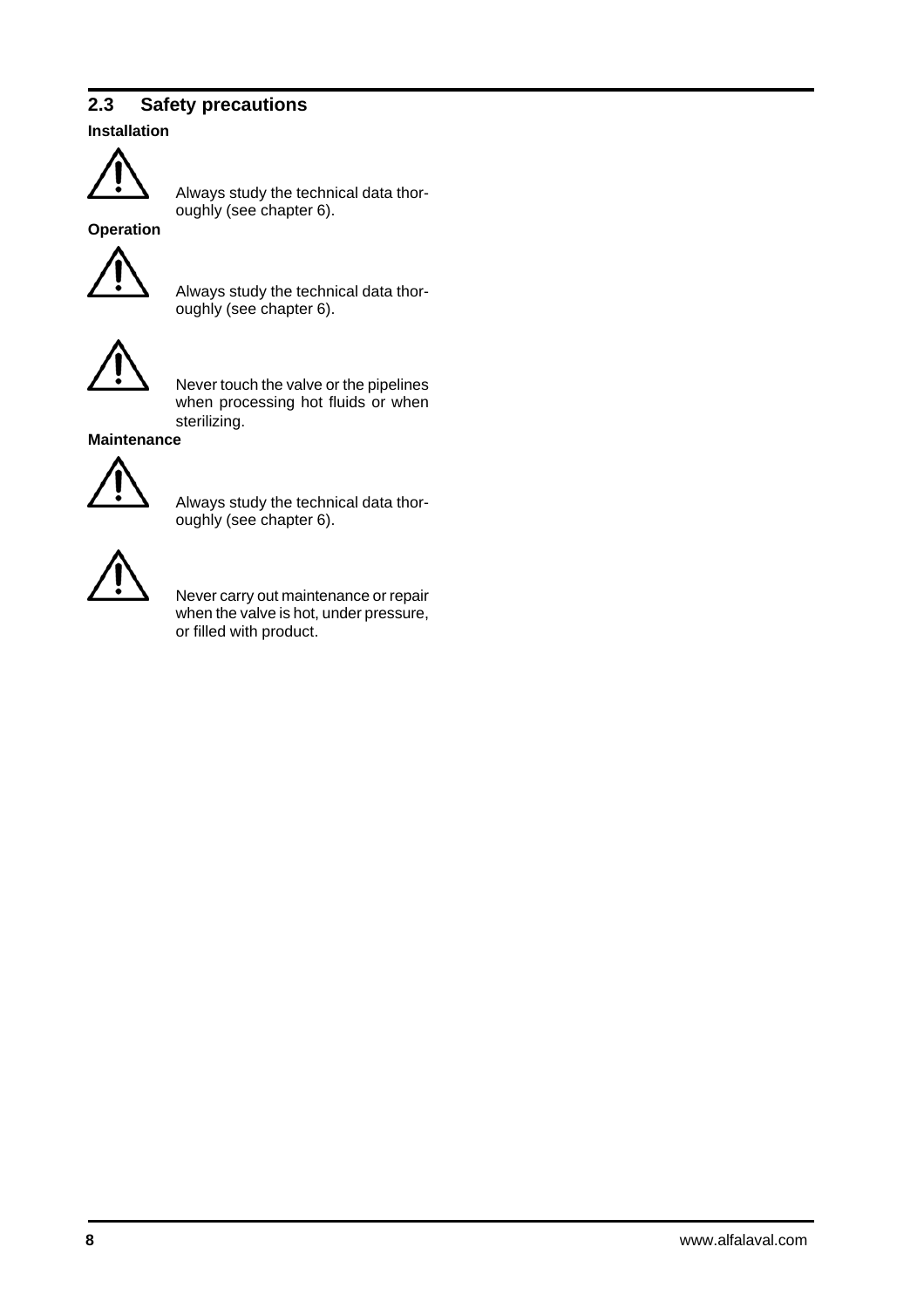# **3. Installation**

*Study the instructions carefully and pay special attention to the warnings.*

# **3.1 Unpacking/Delivery**

### **CAUTION!**

Alfa Laval cannot be held responsible for incorrect unpacking.

Avoid damaging the sample port when unpacking.

#### **Check the delivery for**

- 1. Complete valve
- 2. Delivery note.
- 3. Instruction manual.

#### **NOTE!**

Inspect the sample port for visible transport damages.

## **3.2 General installation**

### **CAUTION!**

The sample port must be assembled with a required minimum clearance to any obstacle. This is to facilitate easy removal of the closing cap and to take product samples using a hypodermic needle. (Fig. 5)

## **3.3 Mounting**

### **1. Socket Type T**

Socket, type T, is welded to a 25 mm diameter hole in a tankwall. (Fig. 6)

#### **NOTE!**

Please observe that grinding or polishing of the conical area around the seat should be avoided as it might damage the seat.

#### **Contd.**



**Fig. 6**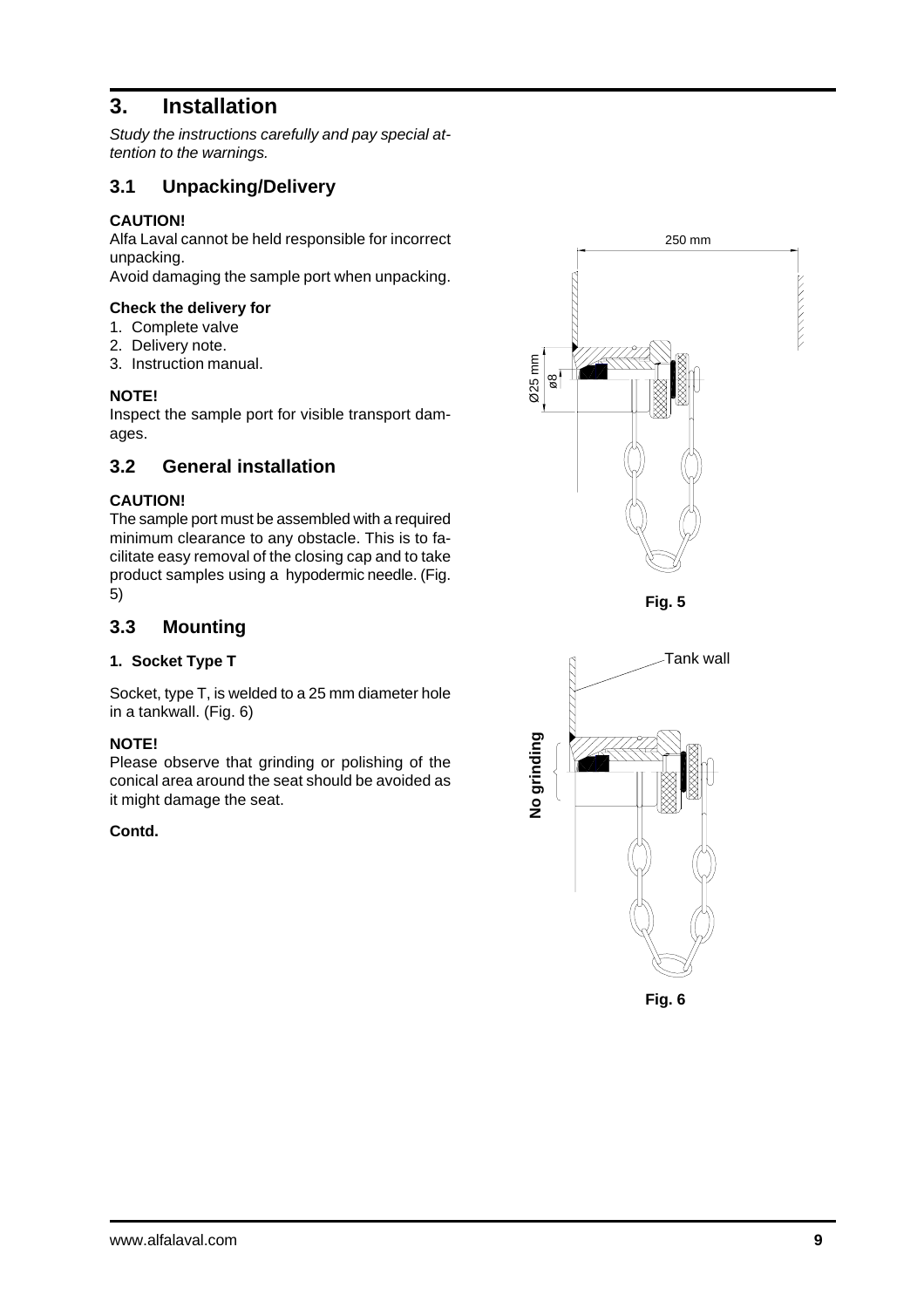## **Contd.**

### **2. Socket, Type P**

Socket, type P, is welded on a pipewall and thereafter a 8 mm hole is drilled. (Fig. 7)



**Fig. 7**

### **3. Socket, Type PC**

Socket, type PC, is available for welding onto extruded pipe ends equal to 1" as well as NW 25. (Fig. 8)

### **CAUTION!**

Before welding the socket of micro sample port, the sample port must be disassembled such that the rubber plug and the o-ring are not damaged by the from welding heat.

For disassembly and assembly procedures refer to chapter 5.



Fig. 8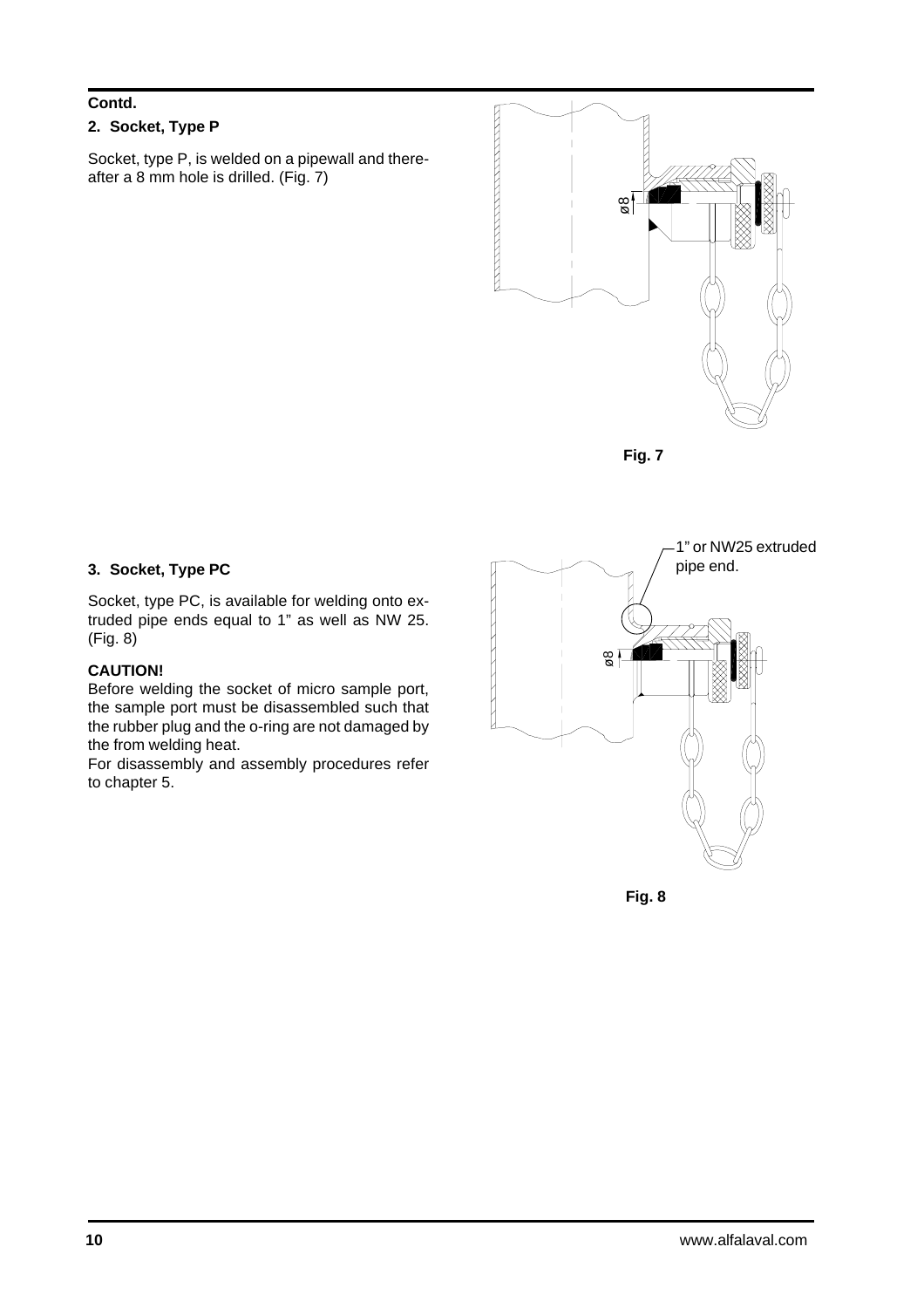# **4. Operation**

*Study the instructions carefully and pay special attention to the warnings!*

## **4.1 General operation**



- Always study the technical data thoroughly. (see chapter 6)
- Always sterilize the sample port with alcohol before and after sampling.
- Never touch the port body or the tank / pipelines when sampling or sterilizing.

## **CAUTION!**

Alfa Laval cannot be held responsible for incorrect operation. The contract of the contract of the contract of the contract of the contract of the contract of the contract of the contract of the contract of the contract of the contract of the contract of the contract of the



# **4.2 Sampling/sterilization with alcohol**

#### **Step 1**

Unscrew the closing cap. (Fig. 10)

### **Contd.**

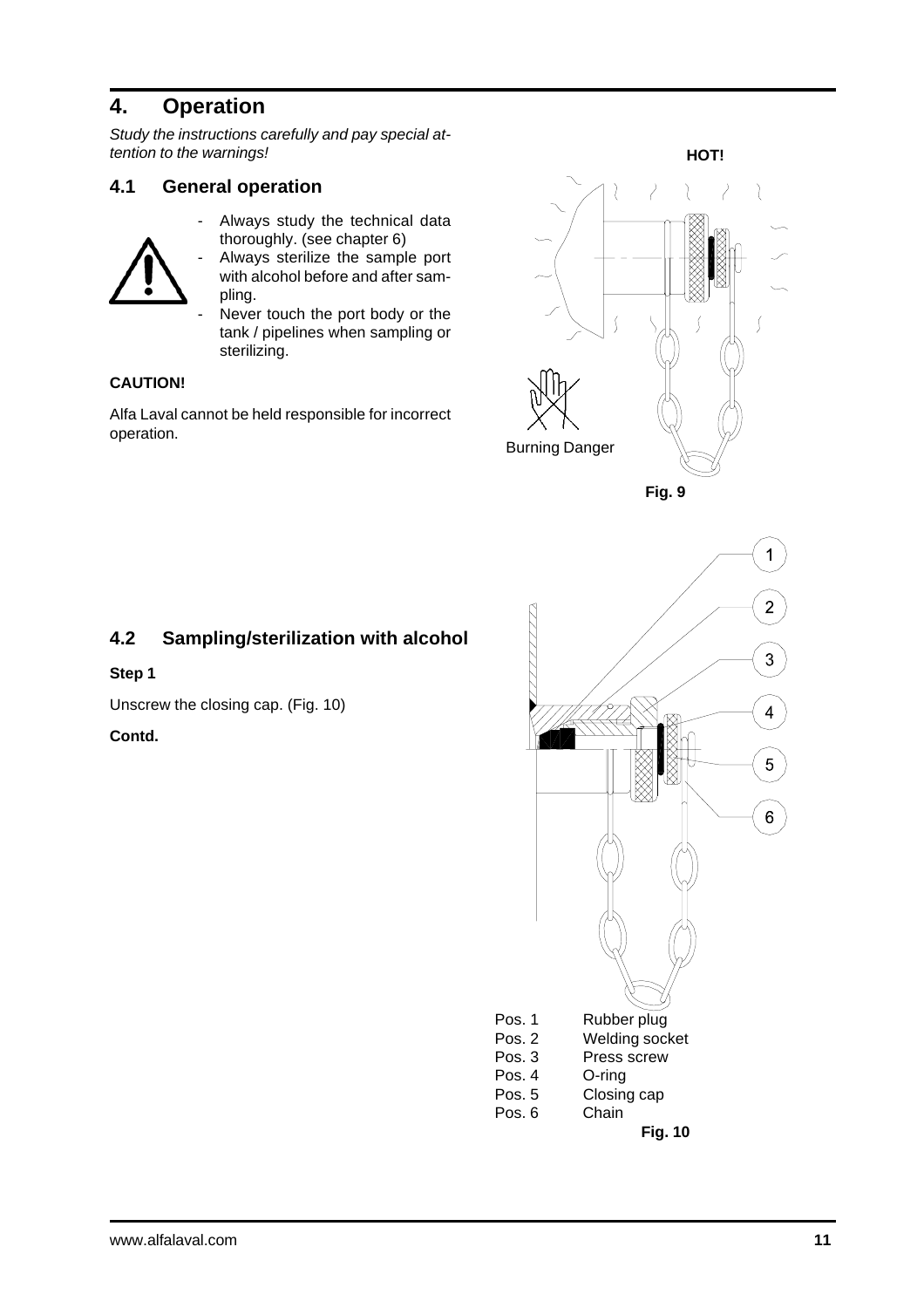### **Step 2**

Rinse the sample port with alcohol. (Fig. 11)



### **Step 3**

Use a hypodermic needle to penetrate the rubber plug and take the sample. (Fig. 12)



**Fig. 12**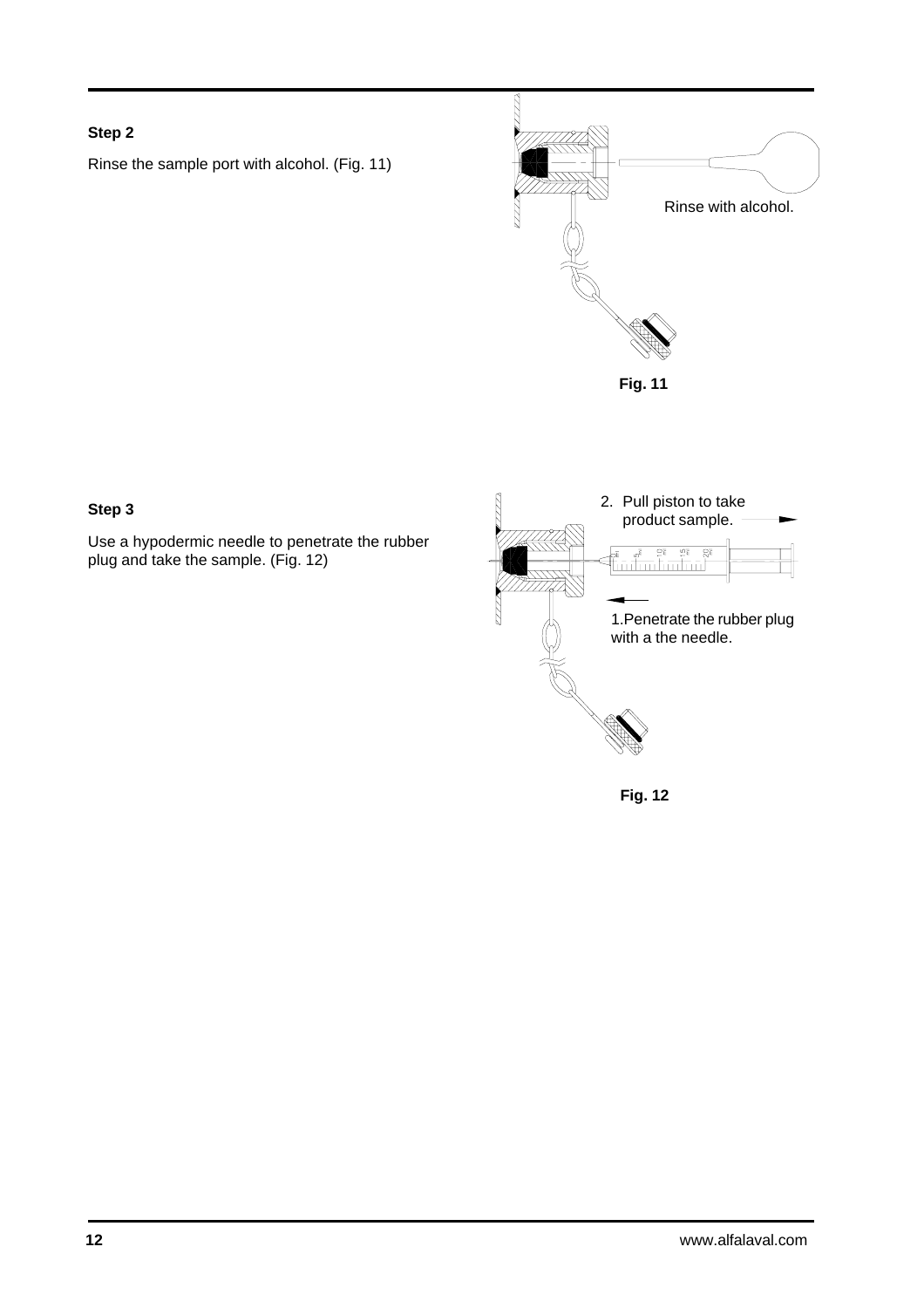## **Step 4**

After taking the sample, rinse the sample port with alcohol. (Fig. 13)



**Fig. 13**

### **Step 5**

Put back the closing cap and tighten firmly. (Fig.



**Fig. 14**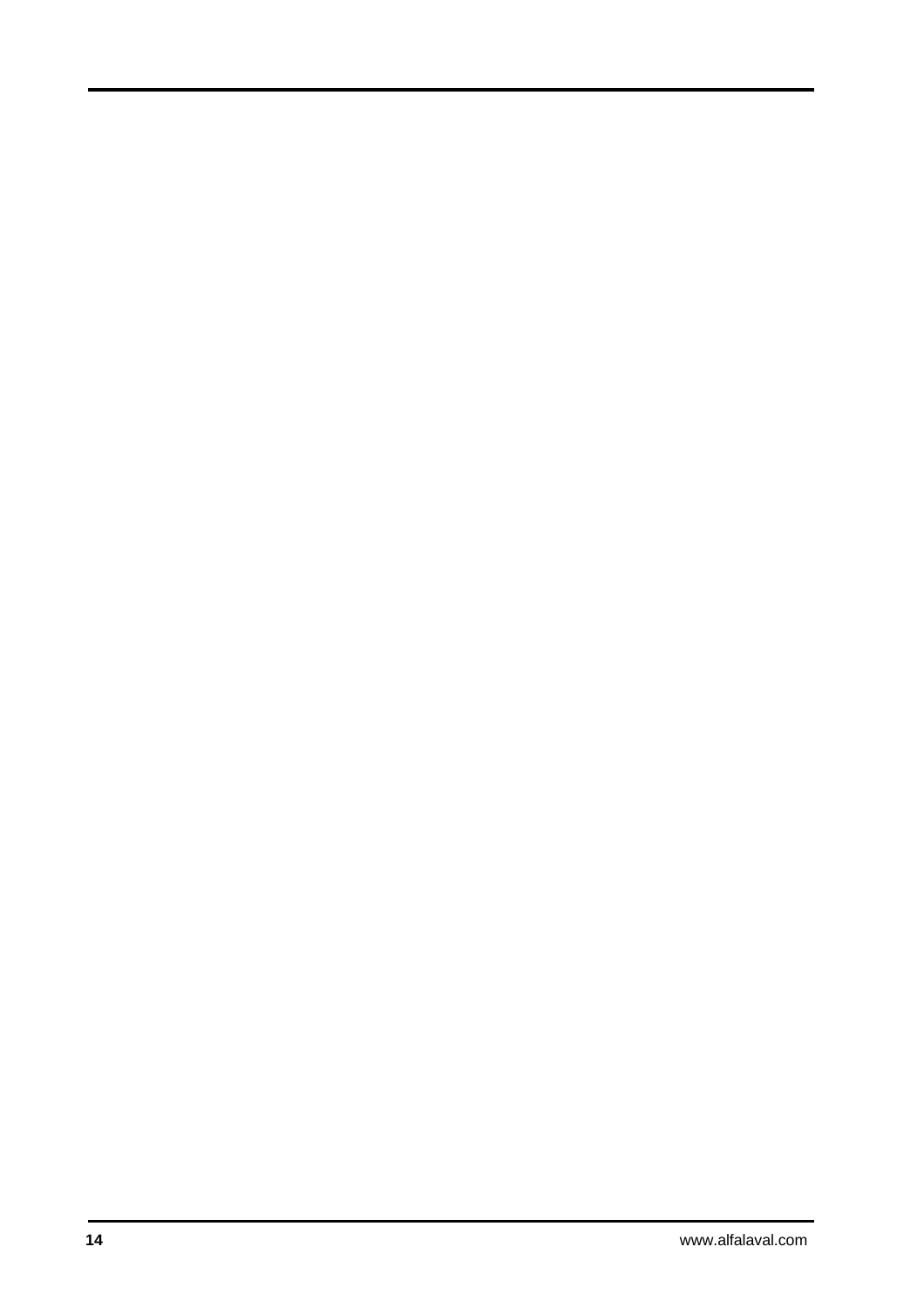# **5. Maintenance**

*Maintain the valve carefully. Study the instructions carefully and pay special attention to the warnings!*

## **5.1 General maintenance**



- Always study the technical data thoroughly (see chapter 6).
- Never service the sample port when it is hot.
- Never service the sample port with tank / pipelines under pressure or with product.

### **CAUTION!**

All scrap must be stored/discharged in accordance with current rules and directives.

#### **Ordering spare parts**

| Part numbers | See chapter 7     |
|--------------|-------------------|
| Contact      | www.alfalaval.com |

#### **Monitoring**

Regularly inspect the sample port.

#### **Planned maintenance**

It is recommended that the rubber plug is replaced after taking 5-10 samples. The O-ring is to be replaced approximately every 3 years.

### **NOTE!**

Always keep spare rubber plugs in stock. Minimum order quantity is 100 pcs.

### **5.2 Maintenance**

- 1 If the O-ring (pos.4) has to be replaced, unscrew the closing cap (pos.5). Replace the O-ring.
- 2. To replace the rubber plug (pos.1), unscrew the press screw (pos. 3) from the holder and replace the rubber plug. Put back the press screw and tighten firmly. (Fig. 16)

#### **NOTE!**

Rubber plug replacement is only to be done when the tank is empty and not under pressure.



**Fig. 15**



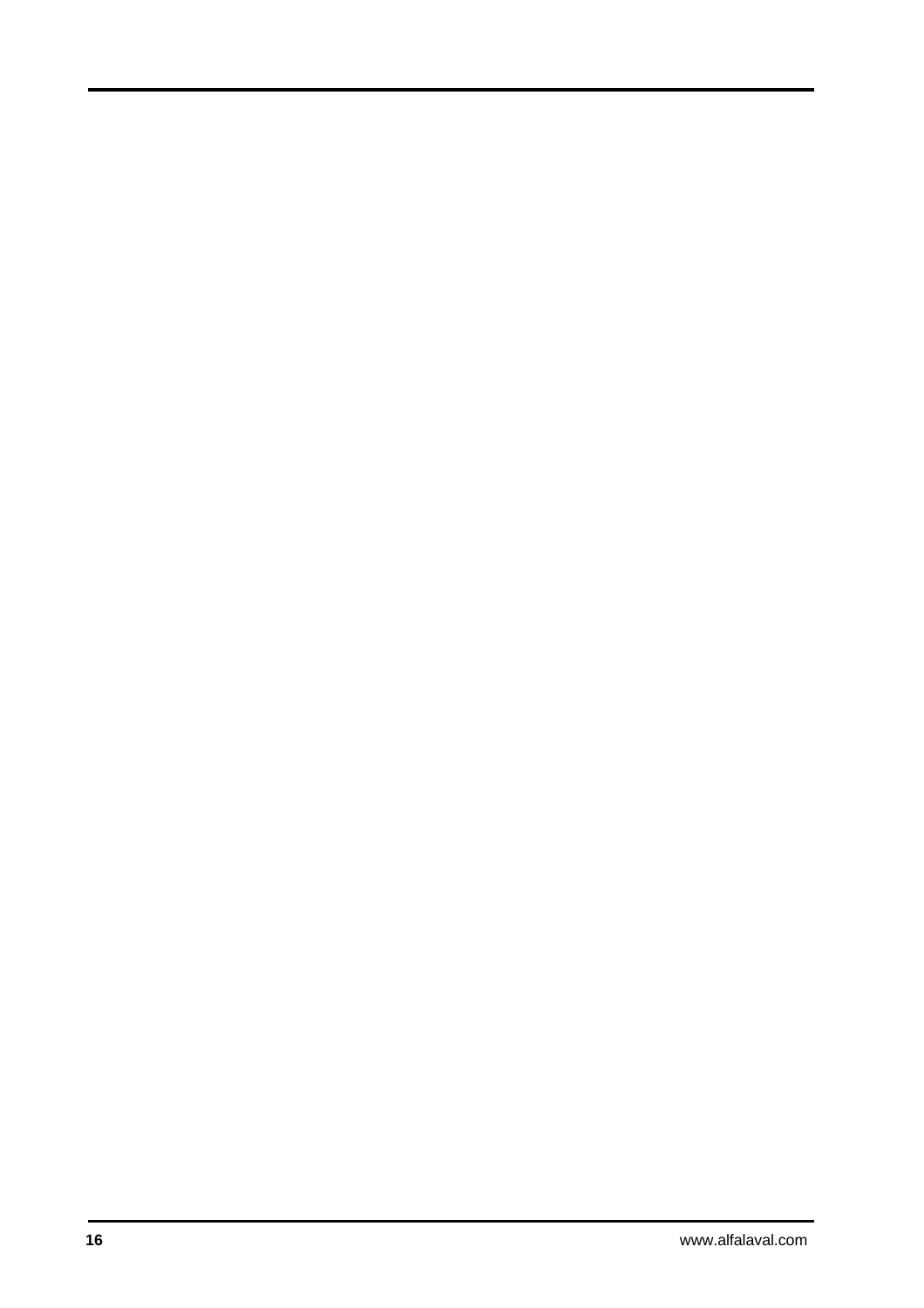# **6. Technical data**

*It is important to observe the technical data during installation, operation and maintenance.*

# **6.1 Technical data**

| Product pressure     | Max. 6 bar as standard.      |
|----------------------|------------------------------|
| Welding part         | 1.4404 (AISI 316L) (with ma- |
|                      | terial certificate)          |
| Other metallic parts | 1.4307 (AISI 304L).          |
| Green plug           | Natural rubber -25°C to      |
|                      | $+80^{\circ}$ C              |
| Red plug             | Silicone -80°C to +200°C     |
| O-ring               | <b>NBR</b>                   |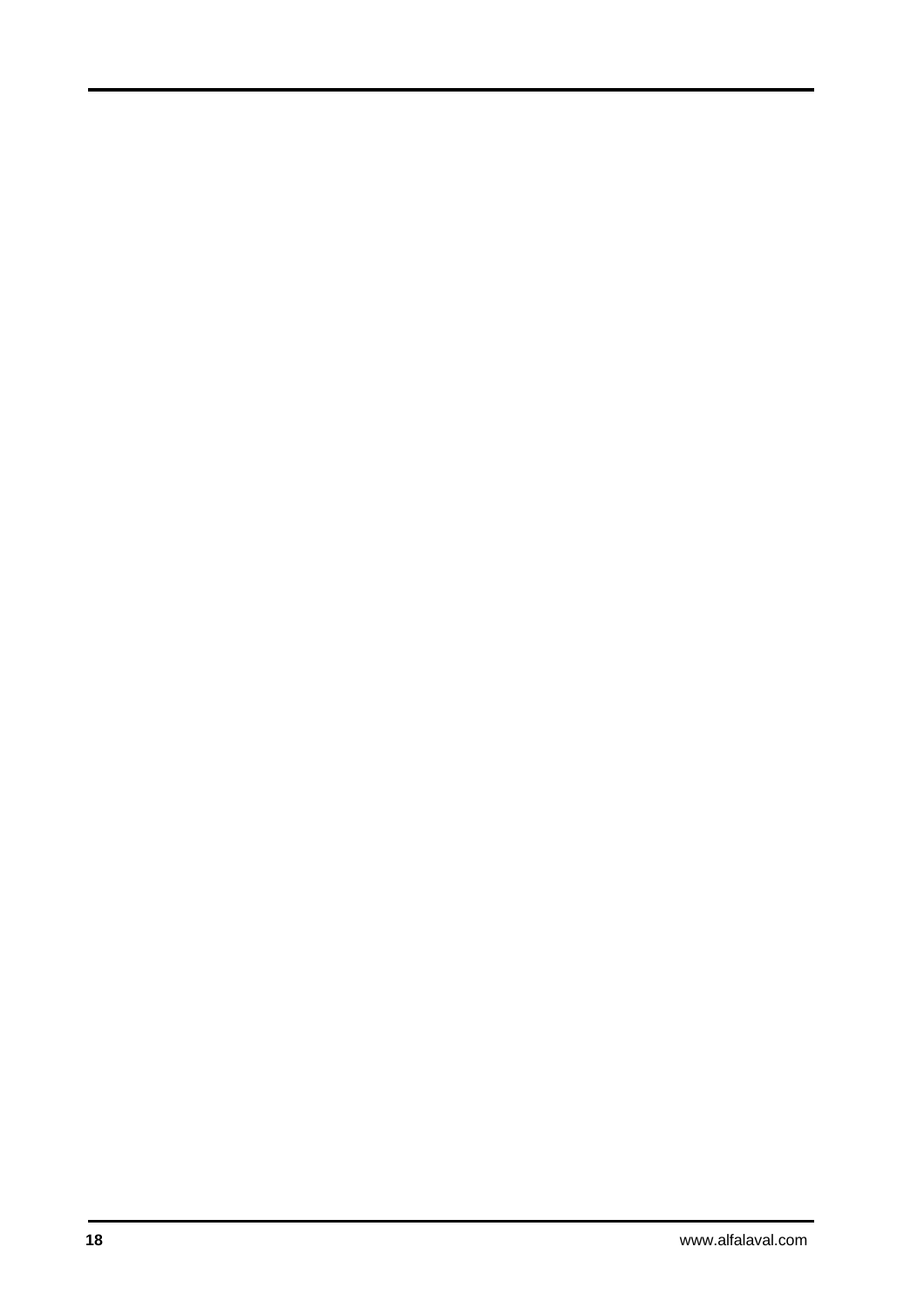# **7. Order codes**

*For ordering of spare parts, see your contact on 'www.alfalaval.com'*

# **7.1 Micro sample port**

| <b>Description</b>                             | Order code     |
|------------------------------------------------|----------------|
| Micro sample port T w/green rubber plug        | 10-0901000S    |
| Micro sample port T w/red silicone plug        | 10-0901000-02S |
| Micro sample port P w/green rubber plug        | 10-0902000S    |
| Micro sample port P w/red silicone plug        | 10-0902000-02S |
| Micro sample port PC 1" w/green rubber plug    | 10-0904000S    |
| Micro sample port PC 1" w/red silicone plug    | 10-0904000-02S |
| Micro sample port PC DN 25 w/green rubber plug | 20-0904010-01  |
| Micro sample port PC DN 25 w/red silicone plug | 20-0904010-02  |

# **7.2 Spare parts**

| <b>Description</b>            | Order code      |
|-------------------------------|-----------------|
| Rubber plugs green bag of 100 | 10-0901996-100  |
| Silicone plugs red bag of 100 | 10-09019961-100 |
| O-ring 10.3x2.4               | 71-01030024     |